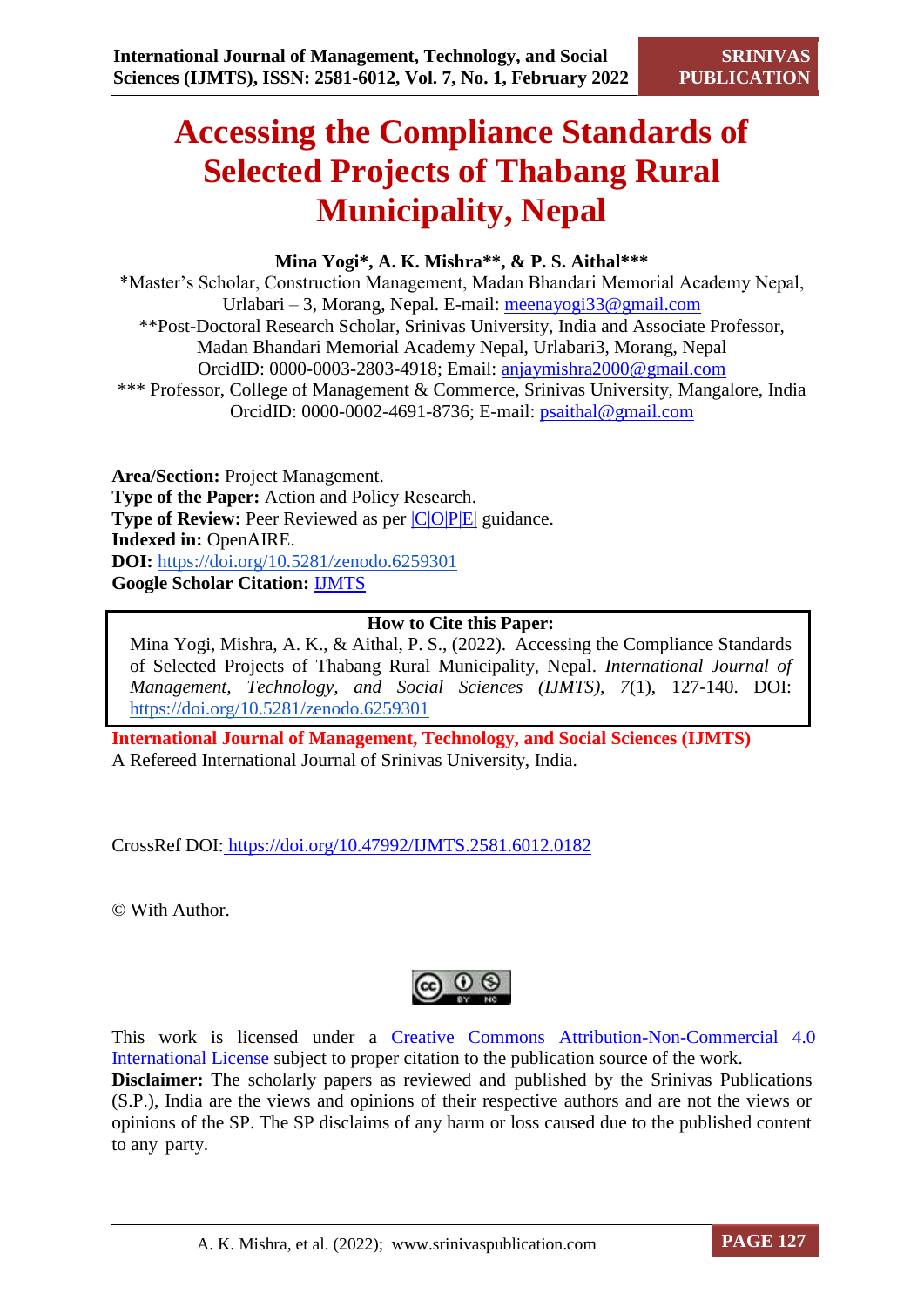# **Accessing the Compliance Standards of Selected Projects of Thabang Rural Municipality, Nepal**

# **Mina Yogi\*, A. K. Mishra\*\*, & P. S. Aithal\*\*\***

\*Master's Scholar, Construction Management, Madan Bhandari Memorial Academy Nepal, Urlabari – 3, Morang, Nepal. E-mail: [meenayogi33@gmail.com](mailto:meenayogi33@gmail.com) \*\*Post-Doctoral Research Scholar, Srinivas University, India and Associate Professor, Madan Bhandari Memorial Academy Nepal, Urlabari3, Morang, Nepal OrcidID: 0000-0003-2803-4918; Email: [anjaymishra2000@gmail.com](mailto:anjaymishra2000@gmail.com) \*\*\* Professor, College of Management & Commerce, Srinivas University, Mangalore, India OrcidID: 0000-0002-4691-8736; E-mail: [psaithal@gmail.com](mailto:psaithal@gmail.com)

# **ABSTRACT**

**Purpose:** *A project is assumed to be sold before construction based on its accepted quality standards conformed through specification. Standards and specifications are used as benchmarks, and compliance checks are used to ensure that they are met. Accessing standard compliance based on chosen case projects is an attempt to learn about the status of Thabang Rural Municipality construction projects.* 

**Design/Methodology/Approach:** *The compliance status of RCC and masonry building and the motorable road was checked by field observation with help of a checklist and their result are shown through bar graphs. For water supply projects water demand compliance was checked by field observation and water tariff calculation was done based on the possible yearly expenses of water supply management along with effective analysis of Detail Project Reports, Design, and Drawings.*

**Findings/Result:** *Compliance status 20 RCC and 12 masonry building shows major noncompliance in the spacing of stirrups, lap length in column and beam, chair bars of the slab, provision of the crossing of reinforcement in the staircase. In masonry building, major noncompliance was observed in band/through stone, vertical bars at corners, and corner stretching by dowel bars. Roadway width was checked in two selected road projects and Tutu Praja Bhitrivan motorable road found non-compliance in the major portion of the road. Water demand compliance, water tariff calculations were done in Yebang Chabang Water Supply project.*

**Originality/Value:** *This study helps policymakers and local level government to assure construction with compliance of standards. It makes it easier for policymakers to incorporate the development needs without compromising quality through regulatory provision.*

**Paper Type:** *Action and Policy Research*

**Keywords:** Compliance, National Building Codes, Nepal Rural Road Standard, Water tariff, Water Demand

# **1. INTRODUCTION :**

In all areas of Nepal for the construction of buildings, National Building Code provides regulations and guidelines (National Building Code, 1994) [1-4]. For the construction of a seismic-resistant building, National Building Code (NBC) gives the set of regulations and guidance that specifies the standards. The local government bodies only provide permits for the construction of a building if it satisfies the NBC and Byelaws. For safer construction, NBC is the only legal document that fulfills the requirements [5].

The guidance related to water and sanitation service provision in rural areas using community-led participatory approaches is provided by Nepal's National Policy on Rural Drinking Water Supply and Sanitation (2004) [6]. The policy has recognized community management as a key concept.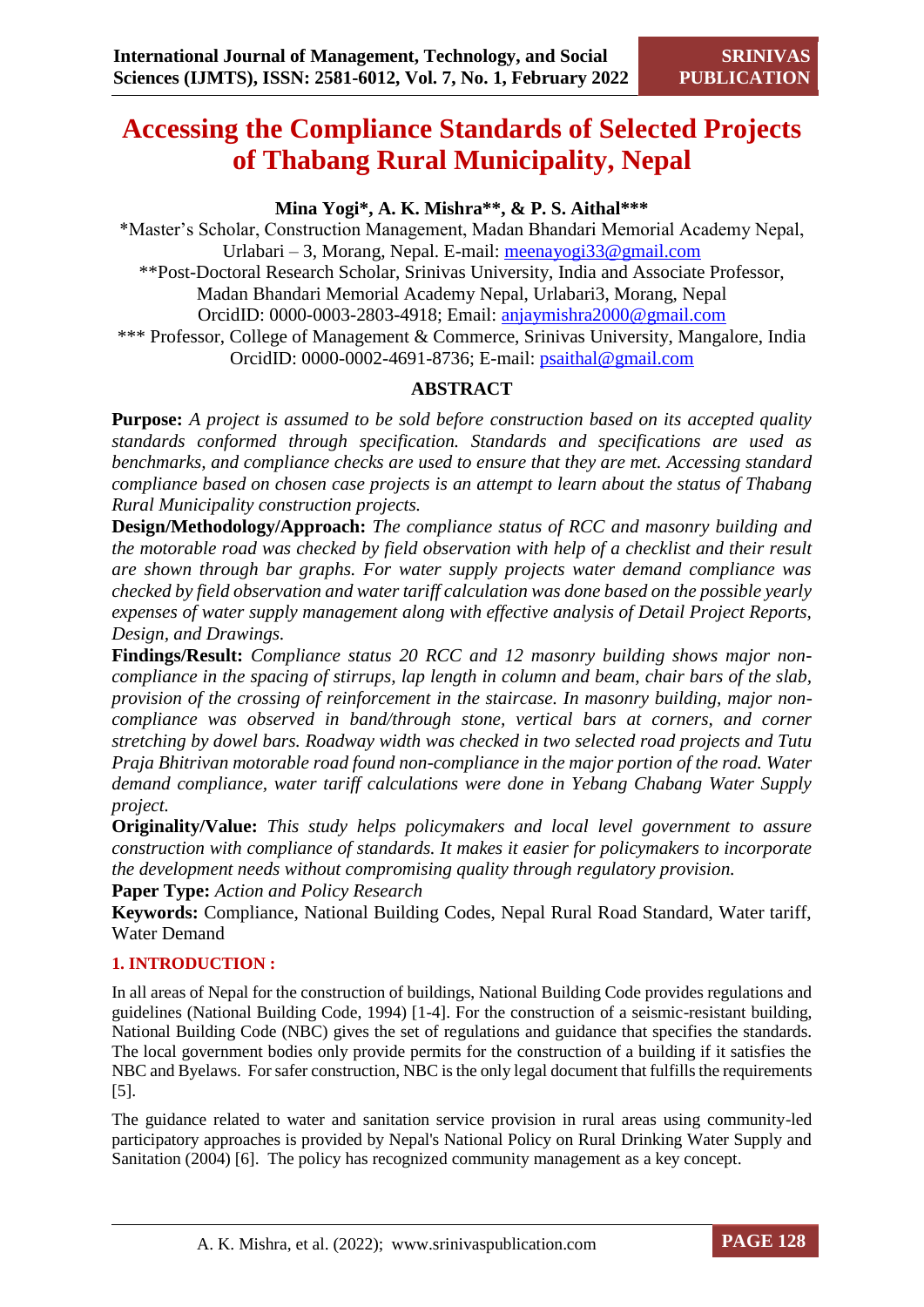Nepal Rural road standards published by DOLIDAR in 2055 BS (1999) [7] for classification and geometric design standard of Local Road Network (LRN) to be followed by all involved in road development (Nepal Rural Road Standard, 2055). The NRRS was applicable for the Local Road Network comprising two categories of the road; District Road Core Network and Village Roads covering 2 subdivisions of terrain and 3 of projected traffic volume.

The Constitution of Nepal adopted in 2015 ended the unitary and centralized system of governance and established a federal structure that distributed legislative and executive powers among three governmental levels: local, provincial, and federal. The local level of government municipalities is categorized into three categories: Metropolitan municipality Sub-metropolitan municipality, Municipality, and Rural Municipality. The local government is provided with larger territories greater responsibility (Diagnostics study of Local Governance in Federal 2017) [8].

Thabang Rural Municipality lies in Rolpa district of Lumbini Province, Nepal. It was established in 2073 B.S. The original demarcation included three existing VDCs viz. Thabang VDC, Mirul VDC, and Uwa VDC were later merged in Thabang Rural municipality on 10 March 2017. The rural municipality spans 191.07 square kilometers (73.77 sq. mi) of area, with a household of 2399 and a total population of 10,881 according to a 2011 Nepal census.

# **2. PROBLEM STATEMENT :**

Mishra & Regmi (2019) [9] recommended tracking through Electronic Building Permit System for effective implementation of BPS and NBC compliance. Frequent field inspection and supervision is one of the key components to ensure earthquake safer construction. Community awareness camps need to be organized frequently and the capacity-building programs to concerned stakeholders are to be provided regularly for the effective implementation of NBC and Byelaws. Training of Trainers (TOT), on-the-job training, mason training, and orientation on NBC are to be conducted frequently for the skill enhancement of masons/contractors and engineers. Timely review and update of NBC are of utmost importance.

Nepal is rich in water resources through the financial performance of Mangadh Water Supply Scheme, the financial performance of Dhankuta 7, 8, 9 water supply systems, and Salayankot water supply seems just satisfactory even after good infrastructure condition of the system [10, 11  $\&$  12].

"Nepal Road Sector Assessment Study" directed together by World Bank and GoN in a joint effort with ADB, DFID, and SDC for far-reaching street area appraisal covering both the Strategic Road Network (SRN) and the Local Road Network (LRN). According to the review, in many regions gear was promptly accessible bringing about a shift towards hardware-based execution because of the much lower execution costs for specific exercises (particularly earth development). Nonetheless, in light of an absence of work standards for gear used in the LRN, work-based standards were being applied, bringing about cost reserve funds and possibly high overall revenues for project workers if hardware were utilized. MTMP is one of the most effective transportation planning tools for the municipality. It has many opportunities. Hence, the municipality should give Municipal Transport Master Plan (MTMP) high priority followed by District Transport Master Plan (DTMP) (Mishra and Magar, 2017) [13]. The operational performance of public transportation in the capital city along with many other major cities is under question (Mishra et al, 2020) [14]. This shows an urgency to conduct research of infrastructure construction based on the rural setting of a remote area like Thabang Rural Municipality of Rolpa district, Lumbini Province, of Nepal.

#### **3. OBJECTIVES :**

To access the compliance of standards based on selected case projects representing building, water supply, and the road of Thabang Rural Municipality.

# **4. LITERATURE REVIEW :**

An attempt is made to summarize the work that has been carried out and needs to be carried out during the research ultimately to clarify the concepts and to draw related inferences. Relevant books and journals have been studied in the process. Related literature, Indian Standards, National Building Code (NBC), National Water Laws and Policies, NRRS, and other relevant codes and norms were also reviewed.

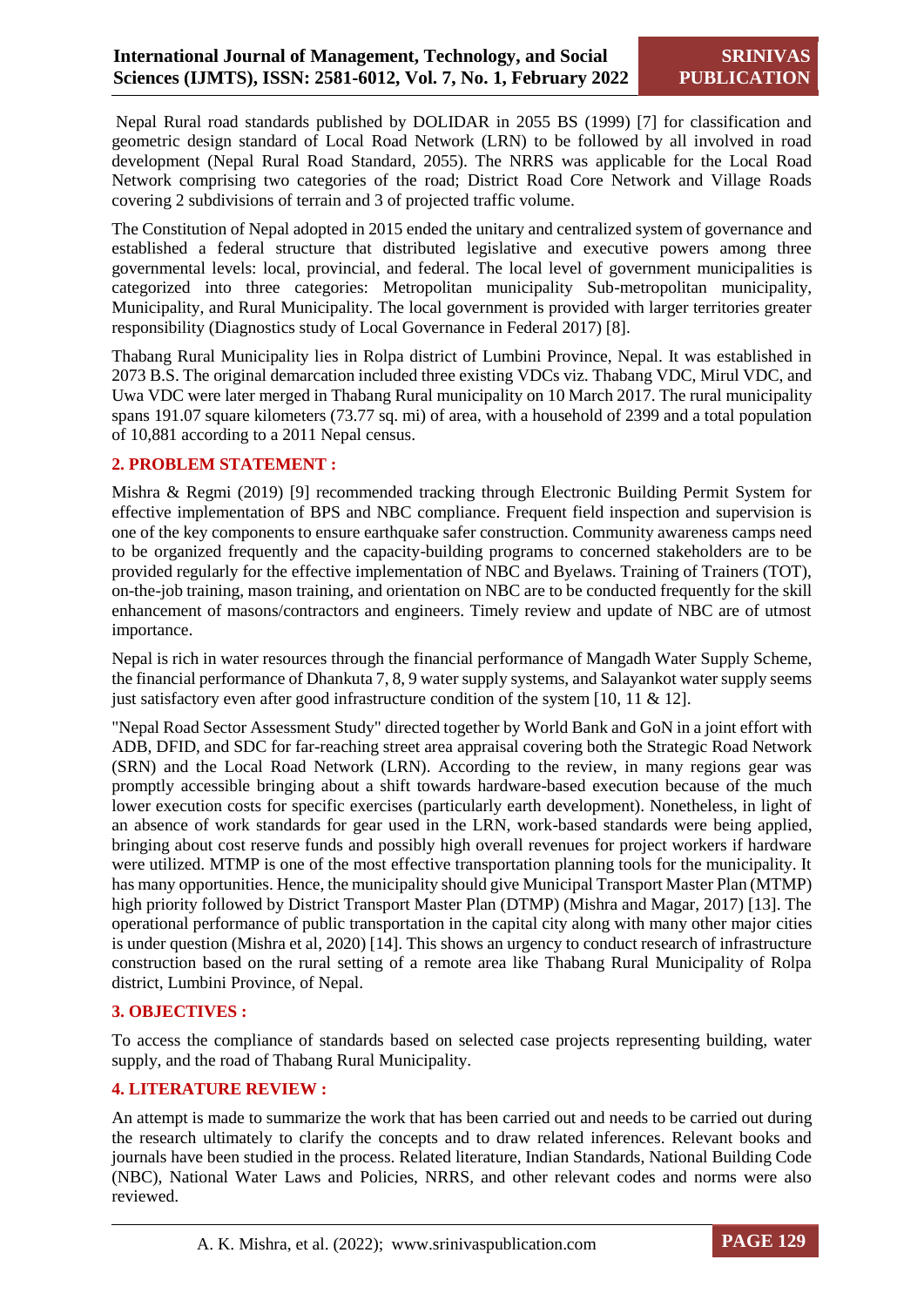# **4.1 Nepal Rural Road Standard 2071:**

The Nepal Rural Standard (NRRS) were introduced in 2055 [7 & 14] to set the classification and geometric design standards for the Local Road Network (LRN) to be followed by all those involved in the development of the network including Users, User Committees, three-level of governments and its development partners.

Various design parameters for district roads and village roads in hilly region as per NRRS 2071 includes,

|                                                                          | Design Speed: - District Road - 50 kmph<br>Village Road - 30 kmph  |  |  |  |  |
|--------------------------------------------------------------------------|--------------------------------------------------------------------|--|--|--|--|
|                                                                          | Roadway Width: - District Road $-6$ m<br>Village Road $-4.5$ m     |  |  |  |  |
| Carriageway: -                                                           | District Road $-3$ m<br>Village Road $-3$ m                        |  |  |  |  |
|                                                                          | Shoulder Width: - District Road $-1.5$ m<br>Village Road $-0.75$ m |  |  |  |  |
| Total ROW: -                                                             | District Road $-20$ m<br>Village Road $-15$ m                      |  |  |  |  |
| Setback Distance: - District Road – 6 m<br>Village Road $-3$ m           |                                                                    |  |  |  |  |
| Stopping Sight Distance: - District Road – 45 m<br>Village Road $-$ 30 m |                                                                    |  |  |  |  |
| Ruling Gradient: -                                                       | 5% (for both district and village roads)                           |  |  |  |  |
| Limiting Gradient: -                                                     | 6% (for both district and village roads)                           |  |  |  |  |
|                                                                          |                                                                    |  |  |  |  |

Exceptional Gradient: - 7% (for both district and village roads) Constructability assessment and compliance of road construction at TRM will be checked based on the above-mentioned criteria of NRRS 2071.

#### **4.2 National Building Code:**

The apartment building construction is a formal housing process regulated by the government of Nepal in the overall process of approval, supervision, and monitoring. The High-rise apartment buildings in Kathmandu valley are safe enough in an earthquake, Fire other natural disasters since the compliance of building codes and Bylaws is satisfactory. There is no option to go for High-rise Apartment buildings in the cities like Kathmandu where the land is very limited and techno legal provisions are found effective whereas in remote areas capacity of implementing agency is under question? Many more studies are in the area focused on major cities but not much focus on the rural area where capacity needs regarding code DUDBC seem to have well-equipped norms under four Category such as International State-of-the-Art, Professionally Engineered Structures, Mandatory Rule of Thumb-MRT, and Guidelines for Rural Buildings [15 & 16].

#### **4.3 Water Supply :**

Mekonnen (2020) [17] showed the different problems of aged pipes, oversized and undersized pipes, low and high pressures and shortage of water from the source based on the Jijiga City of Ethiopia and most of our system shows similar problems that is why the functional system in Nepal is very less around 25% only. The government of Nepal (2004) guided water and sanitation service provision in rural areas using community-led participatory approaches.

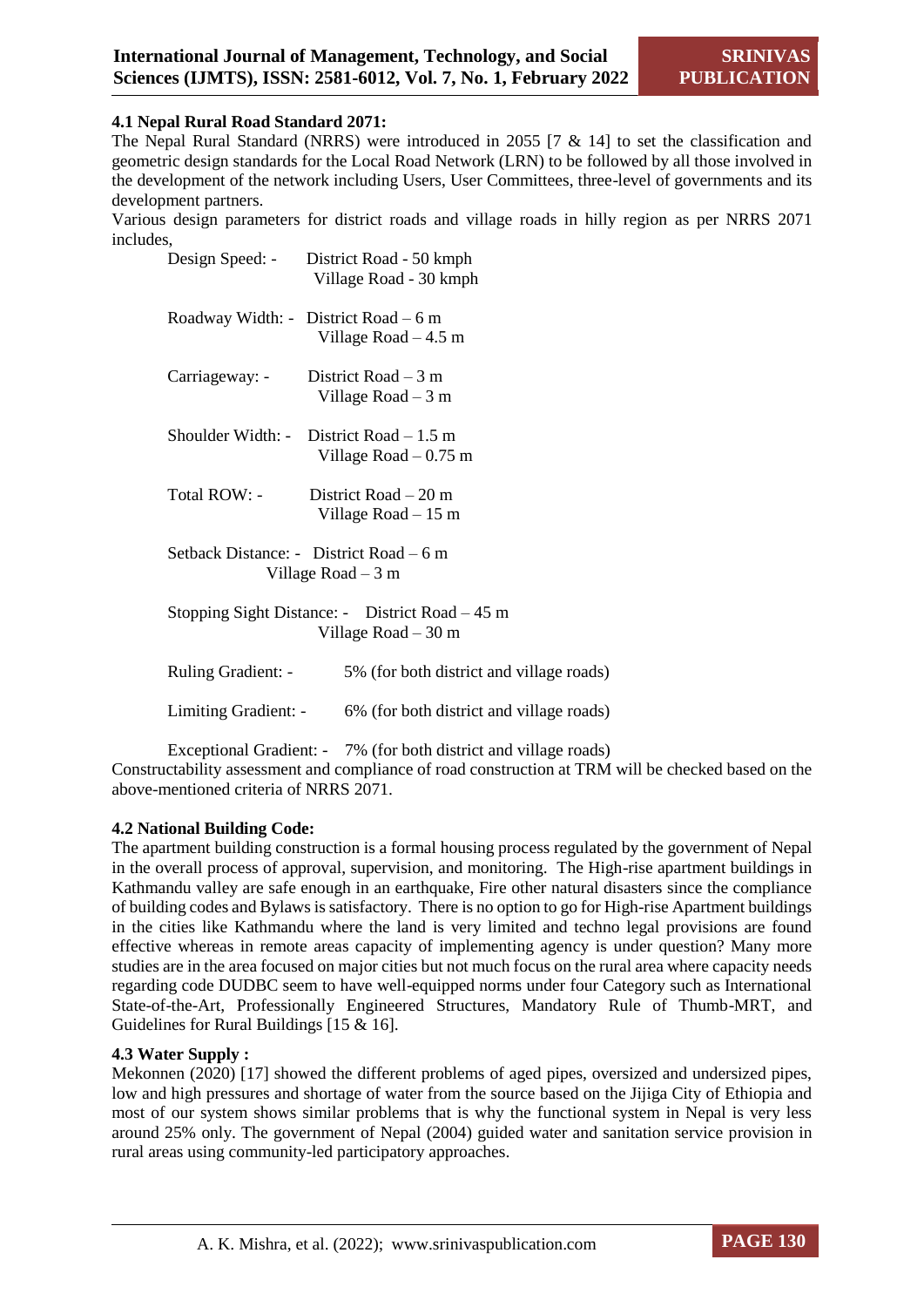## **5. METHODOLOGY :**

In this research, the concept is only supported by action and research questions which are the most important feature of Pragmatism. This research also integrates the use of multiple research methods such as qualitative, quantitative, and action research methods so the philosophy of this research is Pragmatism.

#### **5.1 Study Area:**

Thabang Rural Municipality of Rolpa district, Lumbini Province, of Nepal, was established in 2073 B.S. The original demarcation included three existing VDCs viz. Thabang VDC, Mirul VDC, and Uwa VDC were later merged in Thabang Rural municipality on 10 March 2017. The rural municipality spans 191.07 square kilometers (73.77 sq. mi) of area, with a household of 2399 and a total population of 10,881 according to a 2011 Nepal census. The coordinates of Thabang Rural municipality is 28.48°N 82.72°E.

As this municipality is one of the remote rural municipalities of Lumbini province, till now in this rural municipality building permit has not been established yet, no lab for quality of materials check, the new track has opened haphazardly, and graveled, pitched road is not constructed yet. To manage the water supply system user's committees are not formed also any system of the water meter and water tariff. Thus, this scenario of construction status and geographical obstructions in the construction of this area attracted me to research compliance of selected construction projects of TRM with standards.

To check compliance of standards following are selected projects: -

• To access the compliance of NBC code 12 masonry buildings and 20 RCC buildings were selected.

• To check compliance of NRRS "Construction of Telkhola Bhangrang Gramin Sadak on Ward 4 (TRM-06/2076-077/NCB)". The Employer is Thabang Rural Municipality, Office of Rural Municipal Executive and the Contractor is Jalaki Nirman Shewa. The total length of roadway construction is 7 KM, the estimated amount is NRs 1,52,92,757.3 and the quoted amount is NRs 1,51,56,100.48, and "Tutu Bhitrivan motorable road" onward 3 of 1.280 km.

#### **5.2 Collection of Data:**

(a) Key Informant Interview: To find out the managerial aspects, planning aspects, construction procedure adopted, project in-charge and project manager was interviewed, for technical queries technicians were asked and to find the functionality of project Users Committee, stakeholders, representatives, public were interviewed.

(b) Questionnaire Survey: A simple set of questions was prepared regarding the compliance of standards of the selected project representing building, water supply, and local road.

(c) Field Observation: A field visit was done carrying a checklist for visual assessment.

(d) Detailed engineering project design report followed by literature review and standards were highly referred to as secondary data.

# **5.3 Analysis of Data:**

The descriptive data analysis was done. Compliance with Code, Bylaws, and standards was assessed through measurement and observation. To make it more objective content analysis followed by picture and observation review has been focused on. The grounded theory process has been applied for particular case projects and narratives were developed from interviews.

#### **6. RESULTS AND DISCUSSION :**

# **6.1 Compliance status of Building with NBC at Thabang Rural Municipality:**

As Thabang Rural Municipality is in the developing phase, building construction is at a peak point so it is very important to trace the compliance status of the National Building Code (NBC) on the buildings constructed in the municipality. In this municipality building permit system has not been started yet so site-only observation was conducted for NBC compliance. NBC compliance check was carried out among both masonry and RCC houses constructed after the destruction led by the recent earthquake. To access the status of building constructed in Thabang Rural Municipality 12 masonry buildings, 20 RCC buildings were selected.

**6.1.1 Shape of the Building**

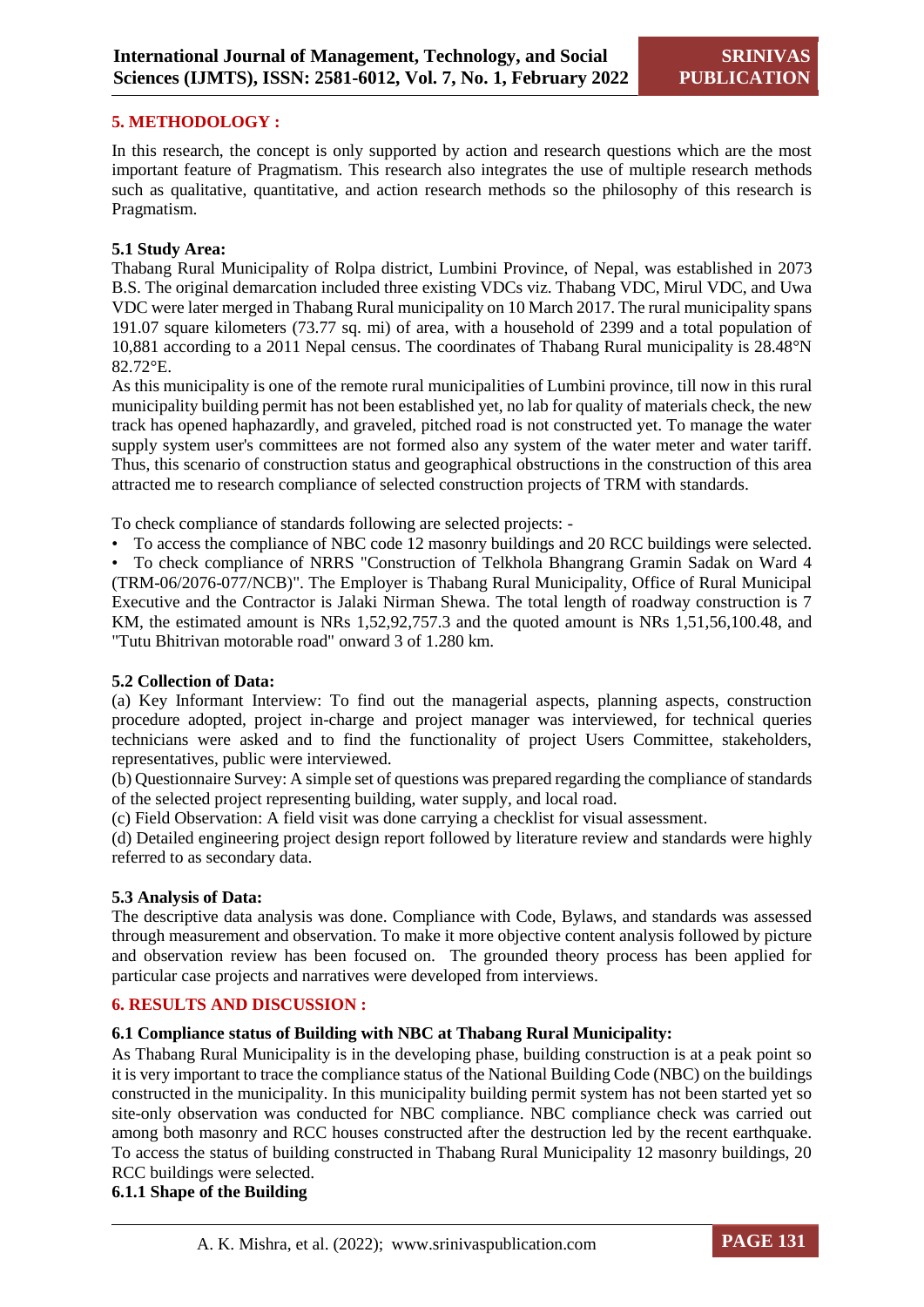Building under consideration both RCC and masonry building 100% compliance with the shape of building criteria of the checklist. Thus, all buildings of Thabang Rural Municipality are of either rectangular or square

# **6.1.2 Column Bays**

Column bays are the center to center distance of two columns. No RCC buildings are constructed more than 4.5m apart as checklist data shows 100% compliance in column bays criteria of the RCC building checklist.

# **6.1.3 Footing**

Footing is the substructure of a building whose minimum base width is recommended for both RCC and masonry building in NBC 202-2015 and NBC 205-2015 respectively.



**Fig. 1:** Compliance of Footing

A study at Thabang Rural Municipality shows compliance of footing by analyzing the depth of footing, Size of footing, and Combined footing/Strap beam parameters. It is seen that out of 32, 28 buildings comply, and 4 buildings are noncompliant with depth and size criteria which indicates most of the buildings are constructed following NBC code criteria for the foundation. A combined footing or Strap beam is provided when footing has to be placed at the boundary. The above bar chart shows in 7 buildings combined footing is not applicable, 9 buildings are constructed at the boundary without providing combined footing and 4 buildings are constructed at edged providing combined footing/Strap beam. Local people of Thabang Rural Municipality say that in past there was the concept of building houses attaching to the neighboring house for safety.

# **6.1.4 Column:**

The column is the vertical member of the RCC building which transfers load from superstructure to substructure and finally to soil.

Compliance Study of Column of Thabang Rural Municipality's buildings was done by observing column size, reinforcement in the column, spacing of stirrups, lap length, and column in grid lines. The above bar chart shows that all sampled buildings comply in column size and column in grid line. Similarly, 17 building compliance and 3 building non-compliance in reinforcement in the column, 11 building compliance and 9 building non-compliance in the spacing of stirrups, 5 building compliance and 15 building non-compliance in lap length. This observation shows that after the earthquake of 2072, NBC standards regarding column size, the column in reinforcement, the column in the grid have been followed more sincerely but lap length criteria were not followed in most of the buildings and case of

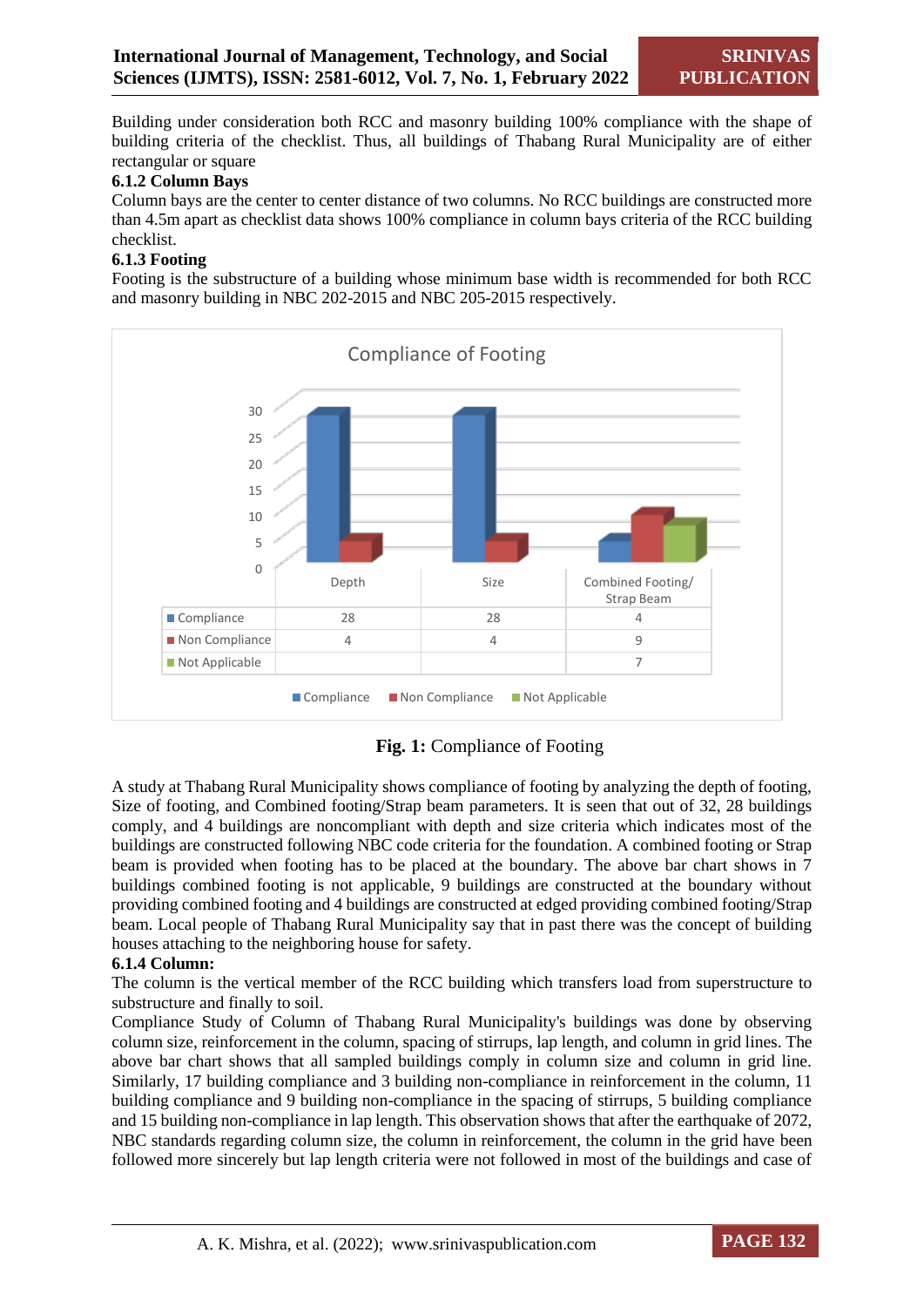spacing of stirrups field observation shows that 6" or more than 6" spacing was provided through the entire height of the column.

# **6.1.5 Beam:**

A beam is usually a horizontal structural element that carries loads perpendicular to their longitudinal direction). Reinforcement details (Min 4 no of 16 mm dia.), Spacing of Stirrups (4" at edges and 6" at center) Lap length (60Ø) is specified in NBC 205-2015 for Category III building as Mandatory Rules of Thumb to make design fast, earthquake resistant, economical and safe.



**Fig. 2:** Compliance of Beam

A study at Thabang Rural Municipality shows compliance of beam by analyzing the depth of reinforcement details, Stirrups spacing, and lap length parameters. It is seen that out of 32 samples, 27 buildings compliance and 5 building non-compliance with reinforcement details, 14 building compliance, 18 building non-compliance in stirrups spacing criteria. Lap length criteria were only checked in RCC buildings and it shows 8 building compliance, 12 building non-compliance in lap length criteria which indicates most of the buildings are constructed following NBC code criteria for reinforcement details specification. But in the case of spacing of stirrups field observation shows that 6" or more than 6" spacing was provided through the entire length of the beam.

# **6.1.6 Sill and Lintel bands:**

Sill and Lintel provide ductility and crack-proof masonry building, as masonry buildings areas such brittle structure. During an earthquake, bands sustain the shaking and hence minimize damage to loadbearing masonry buildings. As per NBC 205- 2015 minimum thickness is 75 mm or 3" and in masonry, building lintel is provided 150 mm as per NBC 205-2015.

A study of compliance of sill and lintel band shows that out of 32 buildings of Thabang Rural Municipality, 27 buildings are constructed with sill and lintel band, and among them, 24 buildings are fulfilling thickness specification and 3 buildings had not provided 3" thickness and 5 buildings are constructed without sill and lintel band. For masonry building sill and lintel band is very determining criteria for earthquake resistance since these band combines nonstructural element with structural element also prevent diagonal crack. Thus 5 buildings of Thabang Rural Municipality are more vulnerable to earthquakes than other buildings.

# **6.1.7 Slab:**

Slabs are constructed to provide flat surfaces, usually horizontal in building floors, roofs, bridges, and other types of structures and they may be supported by walls or by reinforced concrete beams usually cast monolithically with the slab or by structural steel beams or by columns, or by the ground. The minimum thickness for the slab is 115 mm and the maximum thickness is 125mm, reinforcement detailing of the slab is a minimum of 8 mm with a maximum spacing of 6" along with chair bars to maintain top and bottom reinforcement as per NBC 205-2015.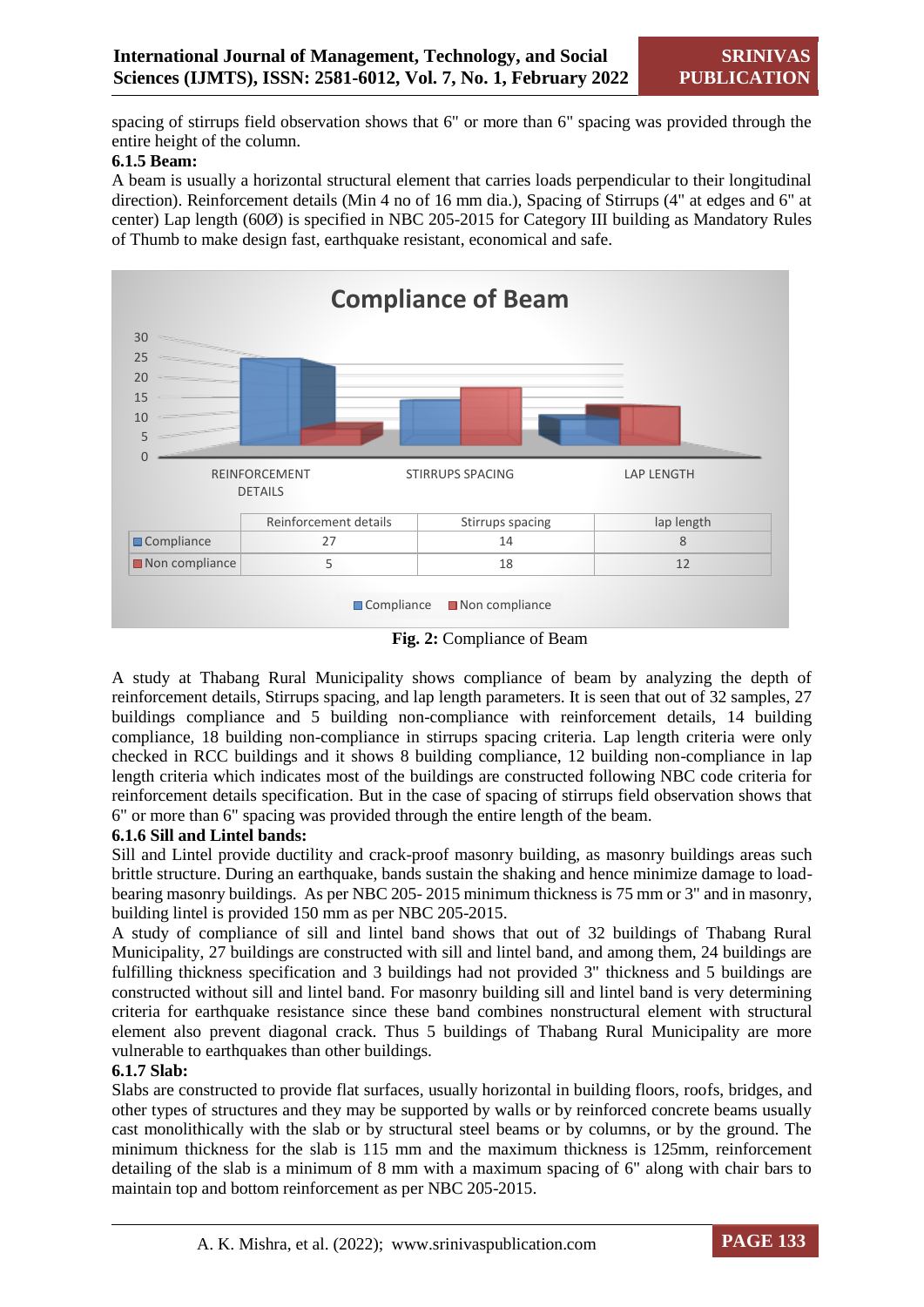

**Fig. 3:** Compliance of Slab

Compliance of slab of 32 buildings of Thabang Rural Municipality was studied by observing slab thickness, reinforcement bars, spacing of bars, and chair bars criteria. The above bar chart shows among 20 RCC buildings all comply with slab thickness specification but in masonry out of 12 buildings, 6 buildings comply, 1 noncompliance, and 5 buildings have the flexible roof of either CGI sheet or slate stone. Similarly, all buildings with RCC slab compliance diameter of reinforcement bar and spacing of bars in the slab. Chairs bars are only provided in 10 buildings and in 16 buildings there were no chair bars. This study shows that almost all RCC buildings with concrete slabs are fulfilling their minimum criteria like slab thickness, spacing of reinforcement. It is also seen that chair bars placing has not taken more importance in the slab as only 10 buildings have concreted slab by placing chair bars.

#### **6.1.8 Staircase:**

A set of steps leading from one floor to another floor is termed as the staircase. Minimum specifications like thickness (minimum 5"), provision for the crossing of reinforcement, the extra bar at the crossing is recommended for staircase design in NBC 205-2015. Compliance of staircase of 32 buildings of Thabang Rural Municipality was studied by observing waste slab thickness, provision of crossing for reinforcement, and extra bar criteria. The above bar chart shows among 20 RCC buildings all compliance with waist slab thickness specification but in masonry out of 12 buildings, 1 buildings compliance, 6 noncompliance, and in 5 buildings all three parameters are not applicable. Similarly, only 5 buildings complied with the provision of crossing for reinforcement, and 22 buildings were noncompliant in the provision of crossing for reinforcement. Extra bars are provided at the critical crossing section for additional support in a staircase and this study shows that only 5 buildings' staircase was constructed by providing extra bars. This study shows that almost all RCC buildings with staircases are fulfilling their minimum criteria of waist slab thickness. It is also observed that the provision of a crossing bar for reinforcement and extra bar at the crossing has not taken more importance in staircase construction because of the lack of knowledge of masons of TRM about the provision of crossing for reinforcement and extra bars.

# **6.1.9 Concrete grade:**

A study at Thabang Rural Municipality regarding the compliance of concrete by field observation shows that 24 buildings were constructed by using M20 grade concrete and 8 buildings were not fulfilling the minimum criteria for the concrete grade. Most buildings in Thabang Rural Municipality are being constructed by using sand of Thabang Khola without maintaining concrete grade which means the quality of concrete has not been achieved in those 8 buildings.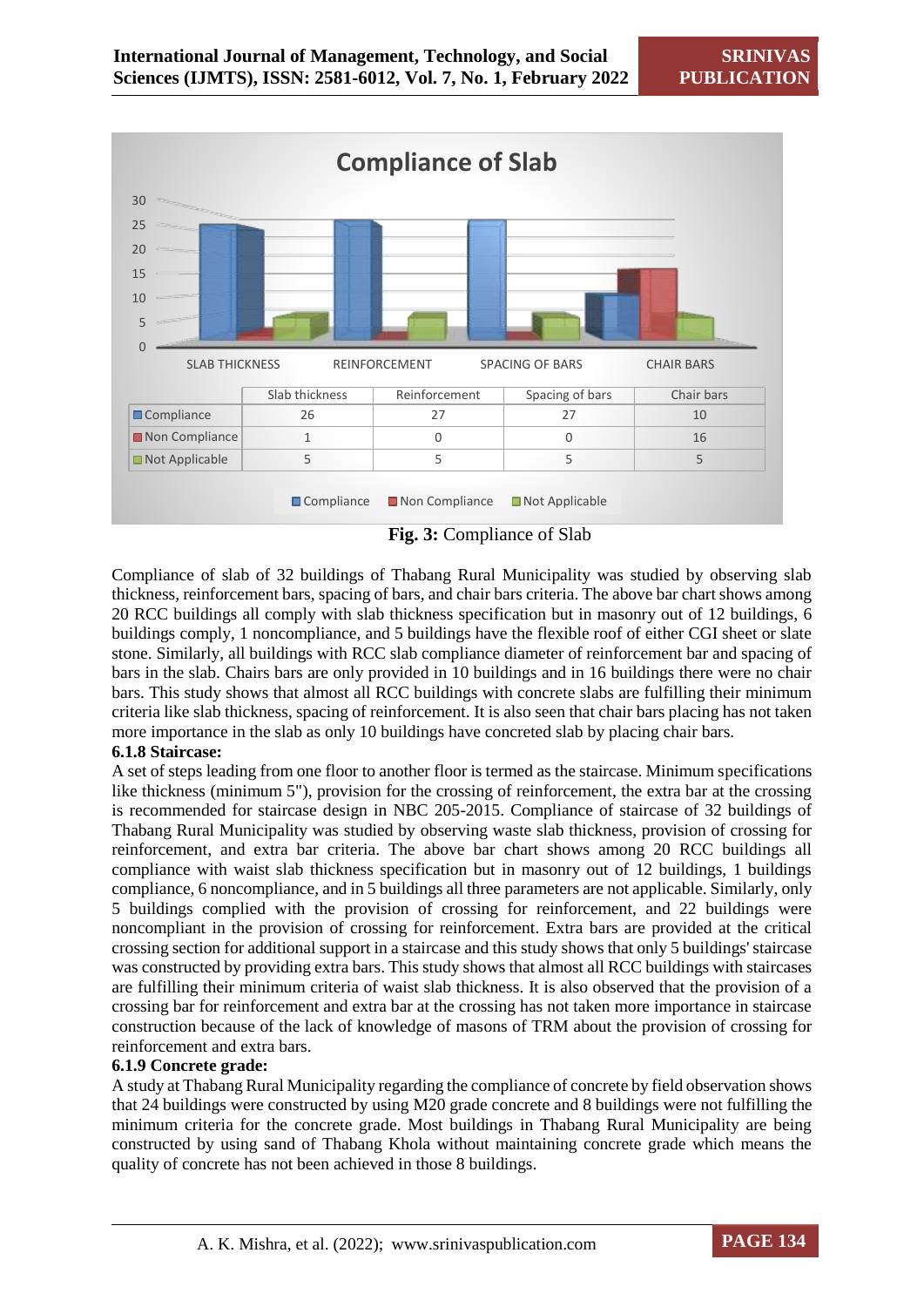At Thabang Rural Municipality, there was no system of concrete cube testing to check the strength of concrete. This result was obtained by questionnaire survey, till now cube test was done only for one Administrative building of Thabang Rural Municipality. But only one cube test cannot show compliance of the whole building of Thabang Rural Municipality. Since no cube test has been except for one building it's difficult to say about the compliance of concrete grade. It is recommended to make the concrete strength testing system compulsory before giving any bills from the technical department of Thabang Rural Municipality.

# **6.1.10 Masonry parameters only:**

The integrity (coherence) between structural elements such as walls and ceilings is reached through horizontal and vertical ties in masonry buildings and these buildings are also considered as building with ties.





Compliance of masonry building was checked by analyzing plinth area, outer wall thickness partition wall thickness, band or through stone, vertical bars at corners, corner stretching by dowel bars along with other above parameters. The above parameters show that out of 12 buildings all compliance in plinth area, outer wall thickness. Similarly, 9 buildings comply, 3 buildings are noncompliant in partition wall thickness. Band stone and corner stretching by dowel bars are very essential in masonry as it provides a box effect, strengthen the corners, and also avoid the propagation of the crack. But this criterion was only fulfilled by 2 buildings out of 12 buildings. This observation proves that most of the masonry buildings were built avoiding the NBC-2012, specification.

#### **Analysis**

Mishra and Thing (2019) [18] found poor institutional and technical capacity within local authorities for strength-related provision. The research concluded that the earthquake-resistant features are plinth band, sill band, lintel band, and vertical core stitch and gable band in 17 models which are based on National Building Code (NBC). It was recommended to promote awareness on earthquake and its possible effects on building structure to house owners, local contractors, and related stakeholders also the provision of soil test should be made from the government side in localities for effective construction of houses.

#### **6.2 Compliance status of roads with NRS-2071 at Thabang Rural Municipality:**

Thabang Rural Municipality is at the developing phase since only a new track of village road has been opened by TRM. District road and federal road are constructed by the Provincial government and Federal government [19]. No road in TRM is graveled or pitched. Thus, out of 26 design parameters of NRS 2071 only roadway width was measured and its compliance was checked. To check the compliance of roadway width, the following two roads were taken as samples.

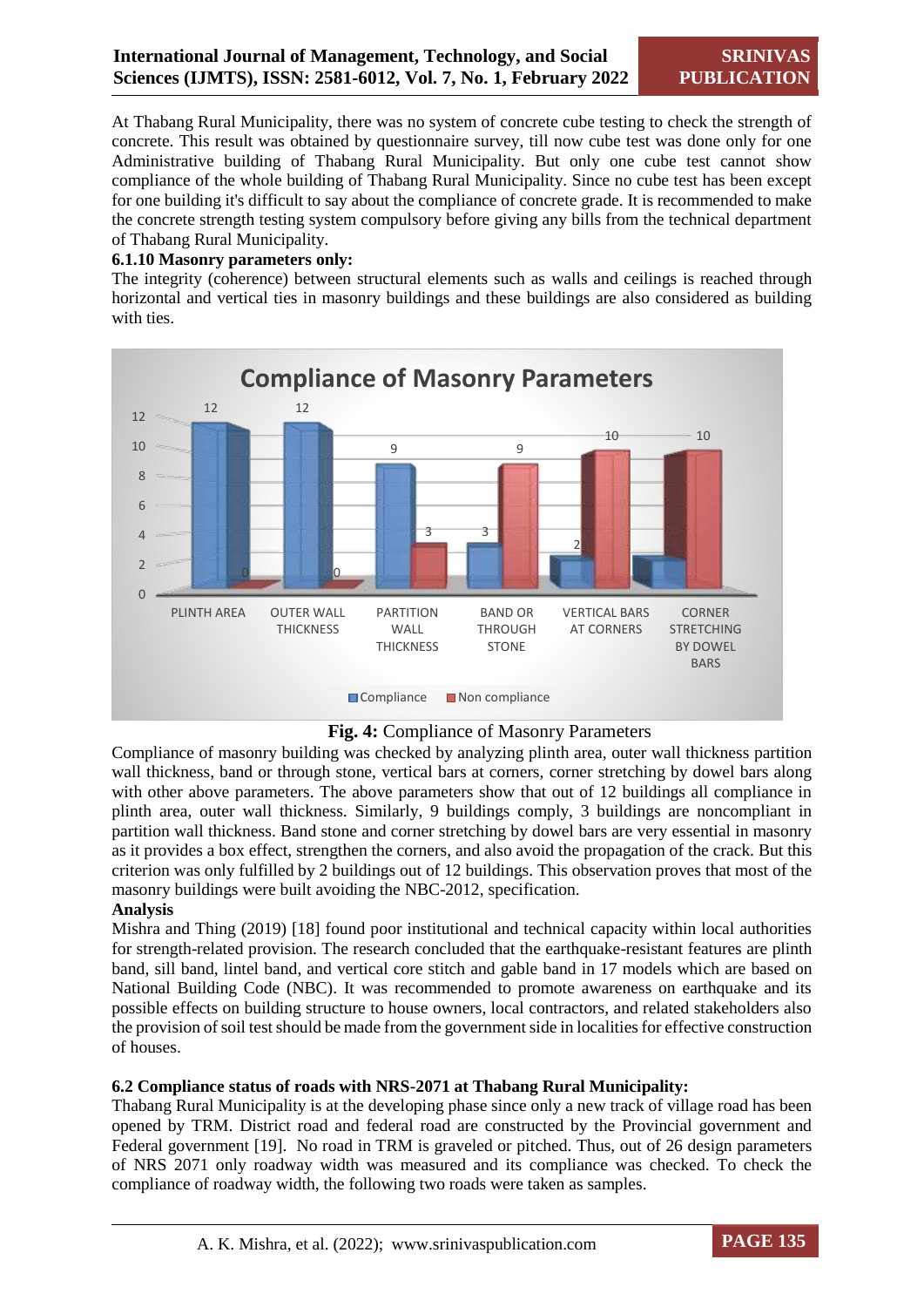#### Table 1: Projects selected for compliance check of roads

| o.<br>N. | <b>Name of road</b>                | Total<br><b>length</b> | <b>Road type</b> | <b>Compliance</b><br><b>parameter</b> |
|----------|------------------------------------|------------------------|------------------|---------------------------------------|
| A        | Tutu Praia Bhitivan Motorable road | $1.280 \text{ km}$     | Earthen road     | Road way width                        |
|          | Telkhola Bhangrang Gramin Sadak    | .660 km                | Earthen road     | Road way width                        |

# **6.2.1 Tutu Praja Bhitivan Motorable road:**

Standard roadway width as per NRS-2071 =  $4.5m$  (For hilly region) Observed roadway width,

Roadway width compliance length = 500m (39.06%)

Roadway width Noncompliance length= 780m (60.94%)

It was observed that 500m i.e., 39% of the road of Thabang Rural Municipality compliance and 780m i.e., 61% noncompliance with roadway width standard of NRS 2071. This study shows that a major portion of Tutu Praja Bhitrivan road is non-compliant with the standard.

# **6.2.2 Telkhola Bhangrang Gramin Sadak:**

Standard roadway width as per NRS-2071 =  $4.5m$  (For hilly region) Observed roadway width,

Roadway width compliance length = 1560m (93.97%)

Roadway width Noncompliance length= 100m (6.03%)

The observed checklist shows that 1560m i.e., 94% of the road of Thabang Rural Municipality compliance and 100m i.e., 6% noncompliance with roadway width standard of NRS 2071. This study shows that a major portion of Telkhola Bhangrang Gramin Sadak road complies with the standard.

# **6.3 Compliance status of water supply project at Thabang Rural Municipality:**

Thabang Rural Municipality has been succeeded till Fiscal Year 2077/078 to construct one tap per house with help of different non-governmental organizations. In this municipality, WUSC has not been formed for management after construction till now, but TRM has planned to form WUSC from FY 2078/079. So, the compliance of the water supply project was checked only in terms of demand fulfillment and water tariff calculation has been done to compensate for its design period expenditure. To check compliance Yebang Chabang water supply project was selected.

#### **6.3.1 Water Demand compliance:**

Water demand is the total sum of domestic demand, institutional demand, livestock demand, fire demand, and other demands of the locality. In Yebang Chabang Water Supply Project total demand is calculated only by taking domestic demand for the design period, 20 years. To fulfill that demand design tap flow was calculated during the design phase. To check whether the demand is fulfilled or not as per design, tap flow is observed to each household, and data was taken. A study of Water Demand Fulfillment of Yebang Chabang water supply shows that the observed tap flow of 3 households (7%) did not compliance and 40 households (93%) compliance with design tap flow.

#### **6.3.2 Water Tariff:**

A water tariff is a price assigned to water supplied by a public utility through a piped network to its customers. Under the Water tariff fixation commission act 2063 (2006), Water Tariff Fixation Commission is formed for the protection of the interests of consumers by providing qualitative and reliable water supply and sanitation service to the consumers at a reasonable price, by fixing the tariff of water supply and sanitation service. In Thabang Rural Municipality Water Tariff Commission has not been formed yet, construction of the building for water supply has finished in FY 2077/078 so TRM has planned to form Water Tariff Commission and WUSC from FY 2078/079.

# **6.3.3 Water Tariff Calculation of Yebang Chabang Water Supply Project:**

Water tariff calculation was done both considering and not considering construction recovery cost and operation and maintenance cost of Yebang Chabang Water Supply project. Yebang Chabang Water Supply project was constructed for 21 years design period considering a 1-year construction period. To recover construction cost along with yearly expenses of water system management, the total cost of construction was divided by design period and other yearly expenses are added for the total expenditure of the first year. Then consecutive year's expenses were calculated considering inflation. water tariff was calculated by taking 52 base households, 242 base population, 8.33% inflation rate, 20 years' design period, Rs42,26,178.5 cost estimate, and 8000 l/day/per house parameters in AP.

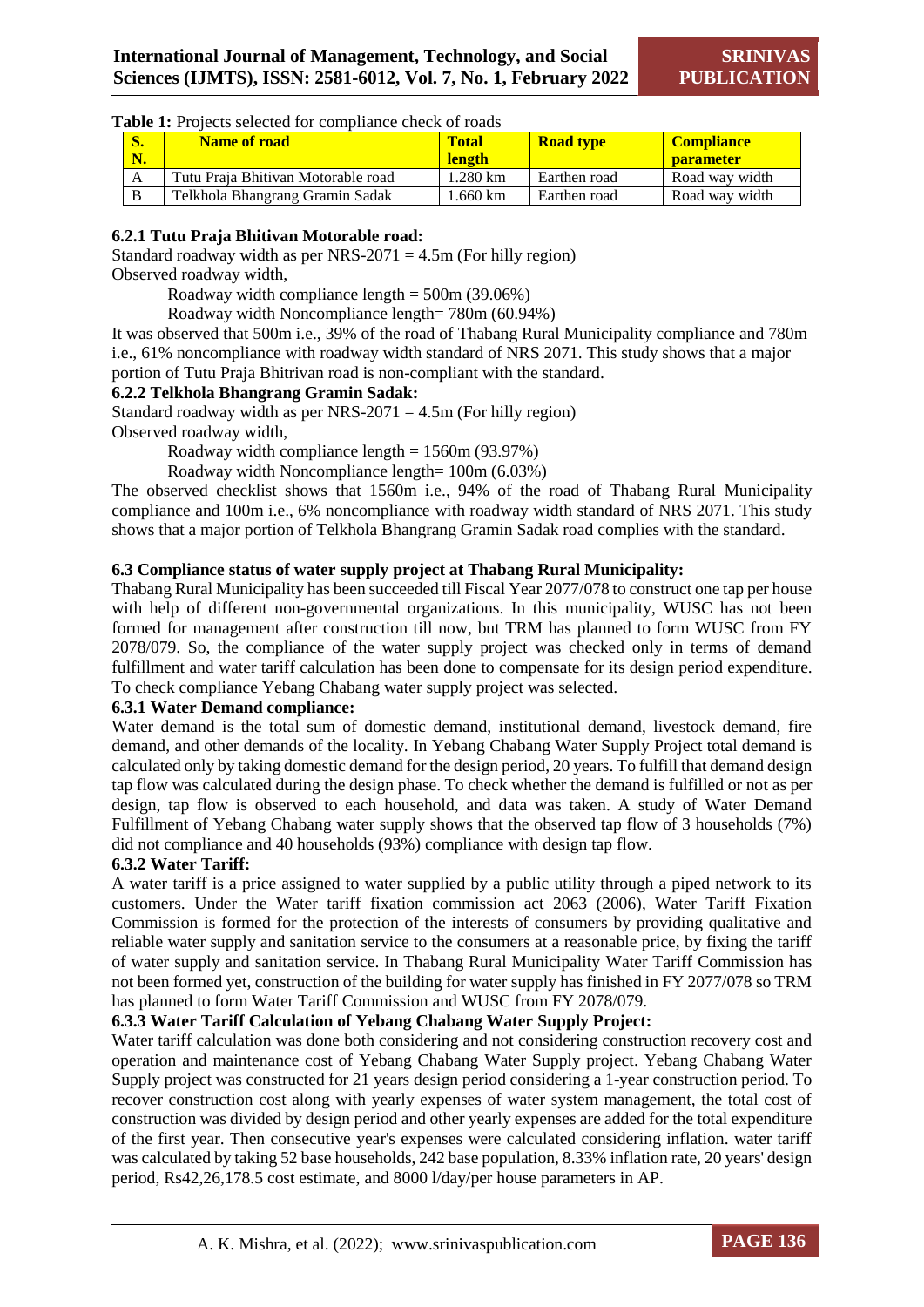|                 | <b>Flat Rate</b>                           |                                                               | <b>Water Tariff</b>                           |                                                               |
|-----------------|--------------------------------------------|---------------------------------------------------------------|-----------------------------------------------|---------------------------------------------------------------|
| <b>Years</b>    | <b>Considering const.</b><br>recovery cost | <b>Considering only</b><br>operation and<br>maintenance cost. | <b>Considering</b><br>const. recovery<br>cost | <b>Considering only</b><br>operation and<br>maintenance cost. |
| $\mathbf{1}$    | 106.92                                     | 142.01                                                        | 468.64                                        | 133.76                                                        |
| $\overline{2}$  | 113.48                                     | 148.14                                                        | 497.44                                        | 142                                                           |
| $\overline{3}$  | 120.4                                      | 154.75                                                        | 528.16                                        | 150.72                                                        |
| $\overline{4}$  | 120.49                                     | 161.86                                                        | 528.16                                        | 159.52                                                        |
| $\overline{5}$  | 120.71                                     | 169.49                                                        | 529.12                                        | 168.88                                                        |
| 6               | 121.17                                     | 177.69                                                        | 531.12                                        | 178.88                                                        |
| $\overline{7}$  | 121.86                                     | 186.48                                                        | 534.16                                        | 189.52                                                        |
| 8               | 122.79                                     | 195.89                                                        | 538.24                                        | 200.96                                                        |
| $\overline{9}$  | 123.97                                     | 205.97                                                        | 543.44                                        | 213.2                                                         |
| 10              | 125.41                                     | 216.75                                                        | 549.76                                        | 226.24                                                        |
| 11              | 127.11                                     | 228.28                                                        | 557.2                                         | 240.16                                                        |
| $\overline{12}$ | 129.1                                      | 240.61                                                        | 565.92                                        | 255.04                                                        |
| $\overline{13}$ | 130.95                                     | 253.8                                                         | $\overline{574}$                              | 270.16                                                        |
| $\overline{14}$ | 133.1                                      | 267.89                                                        | 583.44                                        | 286.24                                                        |
| 15              | 135.58                                     | 282.95                                                        | 594.32                                        | 303.44                                                        |
| 16              | 138.38                                     | 299.04                                                        | 606.64                                        | 321.84                                                        |
| 17              | 141.53                                     | 316.24                                                        | 620.4                                         | 341.52                                                        |
| 18              | 145.04                                     | 334.61                                                        | 635.84                                        | 362.48                                                        |
| 19              | 148.94                                     | 354.25                                                        | 652.88                                        | 384.96                                                        |
| $\overline{20}$ | 152.81                                     | 375.23                                                        | 669.84                                        | 407.84                                                        |

#### **Table 2:** Water Tariff calculation

#### **Analysis**

While observing the table of Water Tariff calculation considering construction recovery cost, it shows that its rate ranges from Rs400 to Rs700 from the first year to the 20th year which is very high and it would be high for an average person and while only considering operation and maintenance cost water tariff rate ranges from Rs. (100-400) which seems reasonable.

#### **6.3.4 Affordability of water tariff:**

The maximum price a consumer can pay for buying something is termed affordability. Water affordability is the basic criterion for economical and healthy life because when water becomes unaffordable it directly affects the health of people. Water affordability is measured by the annual cost of water bills as a percentage of average household income. Some developed organization has developed affordability threshold for water bills based on median household.

In Yebang Chabang Water Supply Project, water tariff considering construction recovery cost Rs 400.3 in an average of 20 years. By key informant interview average yearly income of beneficiaries of the Yebang Chabang Water Supply Project is approximately 1.5 lakhs so water tariff is 0.26% of income taking water tariff with construction recovery cost. Considering only operation and maintenance cost not considering construction recovery cost water tariff is Rs 247.87 which is 0.16% of income. Many agencies in the USA has developed threshold based on median household income like 1.5% by the California Department of Public, 2%-2.5 % as per the U.S Environmental Protection Agency (USEPA), and 3% as per the United Nations Development Program. Providing water supply and sanitation services to 100% of the population is the aim of Rural Water Supply and Sanitation National Policy 2004. Relating to these thresholds, knowing that clean water is a fundamental right of every person and also water tariff fixation is also important for the management of water supply, the water tariff of Yebang Chabang Water Supply can be said affordable.

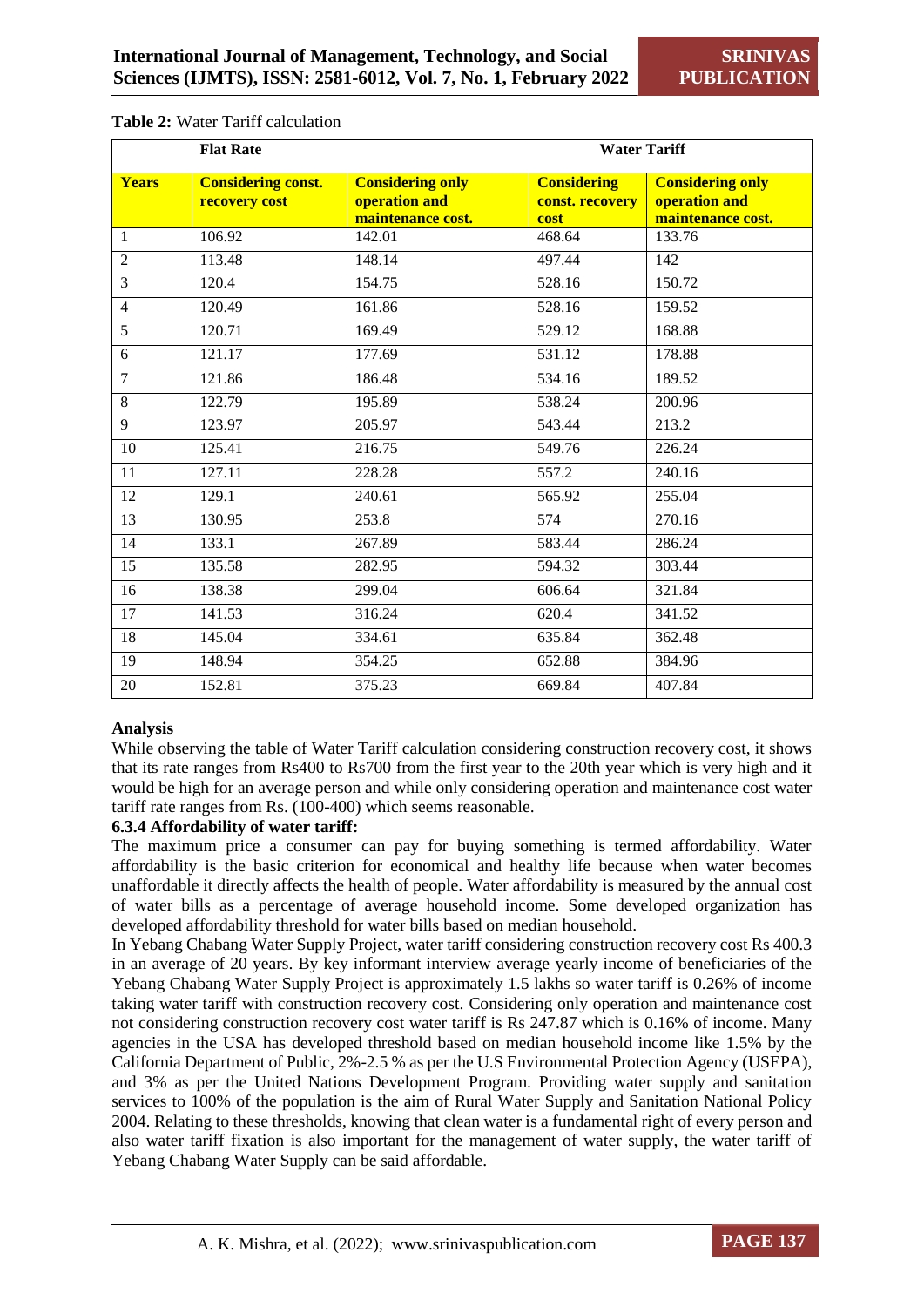# **7. CONCLUSION :**

The compliance status of building with NBC of 12 masonry buildings and 20 RCC buildings was studied through checklist observation. All 32 buildings complied in the shape of the building and column bays and major non-compliance was observed in the spacing of stirrups in column and beam, lap length in column and beam, chair bars of the slab, provision of reinforcement at the crossing. All 12 masonry buildings compliance in plinth area and outer wall thickness and noncompliance was observed in band/through stone, vertical bars at corners, and corner stretching by dowel bars.

The compliance status of roads with NRS-2071 was observed in two road projects Tutu Praja Bhitrivan Motorable road and Telkhola Bhangrang Gramin Sadak. Since only new tracks are opened at TRM, only the roadway width parameter was checked. The result shows in Tutu Praja Bhitrivan Motorable road 500m i.e. (39.06%) compliance and 780m i.e. (60.94%) noncompliance with standard and for Telkhola Bhangrang Gramin Sadak 1560m (94%) compliance and 100m i.e., 6% noncompliance with roadway width.

Water Demand Compliance was checked and water tariff was calculated in selected Yebang Chabang Water Supply Projects. Among 43 households, in only 3 households (7%), water demand was not fulfilled according to design but that demand is fulfilled by storing water. Water tariff was calculated considering and not considering construction recovery cost. The calculation was done taking design parameters like 20 years' design period, cost estimate, and 8000 l/day/household. The result shows water tariff Rs (469-670) in 20 years while considering construction recovery cost and Rs (133-407) without considering construction recovery cost. water tariff is 0.26% of income taking water tariff with construction recovery cost. Considering only operation and maintenance cost not considering construction recovery cost water tariff is Rs 247.87 which is 0.16% of income. Relating to various thresholds developed by different organizations and knowing that water tariff fixation is important for the management of water supply, the water tariff of Yebang Chabang Water Supply can be said affordable.

#### **8. RECOMMENDATION :**

In the construction of RCC buildings at TRM, spacing of stirrups and lap length in beam and column, chair bars of the slab, provision of crossing in the staircase, extra bars at the crossing are the major parameters that should be supervised regularly. For masonry buildings, placing of band/through stone, vertical bars at corners, corner stretching by dowels are major non-compliance which should be checked properly since these features are earthquake-resistant parameters. Minimum roadway width should be constructed as per NRS-2070 at every point and upgrading should be started as soon as possible for stability and easy transportation. A broad study on water affordability for water supply projects of Thabang Rural Municipality should be done to optimize water price. Water meter system, Water Users Service Committee should be established for effective control and management of water supply system of TRM.

#### **9. ACKNOWLEDGMENTS :**

The research is done as per the regulatory guidelines of Madan Bhandari Memorial Academy Nepal guideline. The author feels thankful to MBMAN research team.

#### **REFERENCES :**

- [ 1] NLC. (1998). *Building Act*. Nepal: Nepal Law Commission (NLC): Available at: www.lawcommission.gov.np.
- [2] DUDBC. (1994). Nepal National Building Code NBC 202:1994 Mandatory Rule of Thumb for Load Bearing Masonry Structures: Department of Urban Development and Building Construction (DUDBC): Available at: http://www.dudbc.gov.np/buildingcode
- [3] DUDBC. (1994). Nepal National Building Code NBC 203:1994 Guidelines for Earthquake Resistance Building Construction: Low Strength Masonry: Department of Urban Development and Building Construction (DUDBC): Available at: http://www.dudbc.gov.np/buildingcode
- [4] DUDBC.(1994). Nepal National Building Code NBC 203:1994 Guidelines for Earthquake Resistance Building Construction: Earthen Building (EB): Department of Urban Development and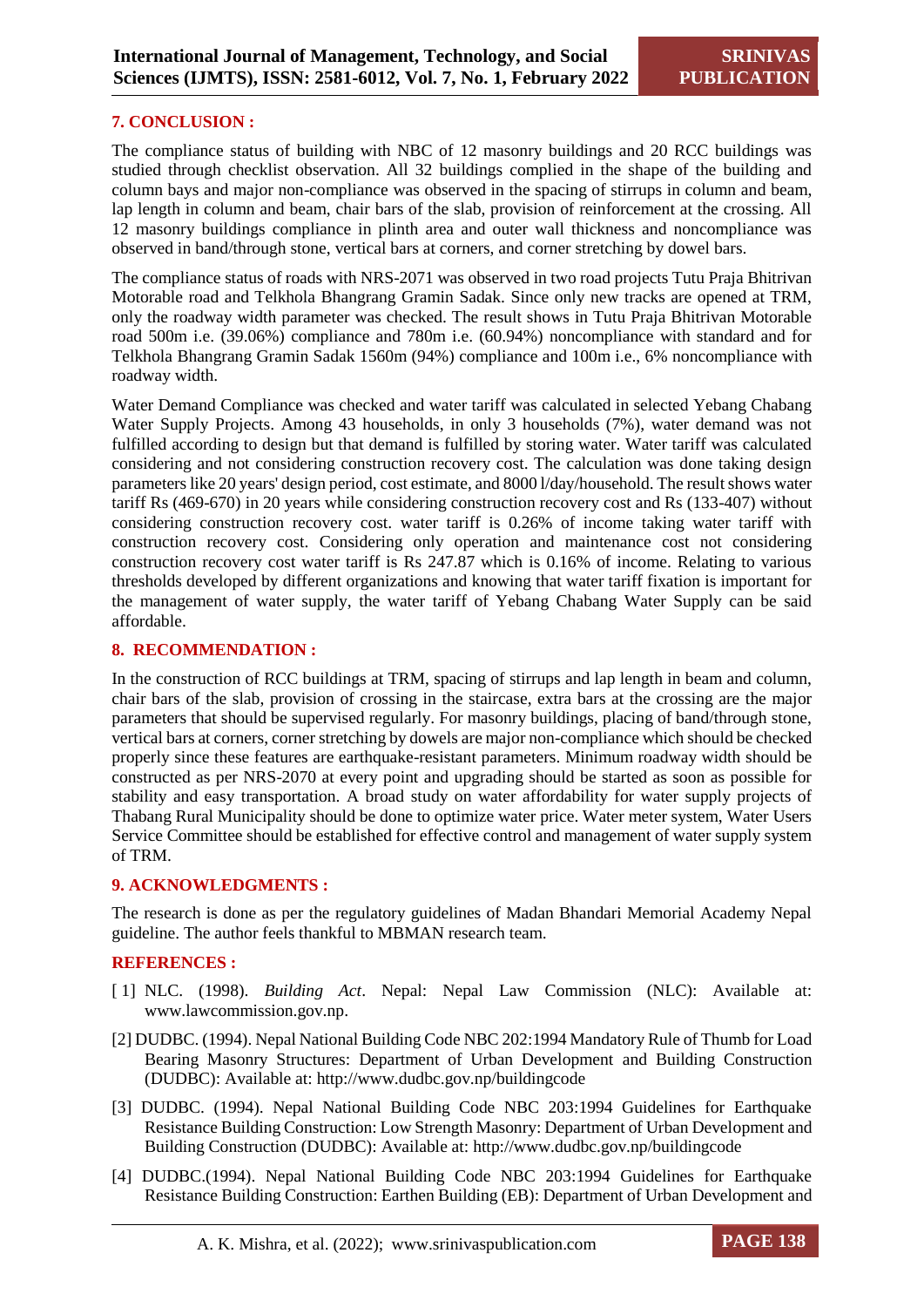Building Construction (DUDBC): Available at: http://www.dudbc.gov.np/buildingcode

- [5] DUDBC. (2012). Nepal National Building Code Draft Final NBC 205:2012 Ready to Use Guidelines for Detailing of Low Rise Reinforced Concrete Buildings Without Masonry Infill, Kathmandu, Nepal: Department of Urban Development and Building Construction (DUDBC): Available at: http://www.dudbc.gov.np/buildingcode
- [6] GoN. (2004). National Policy on Rural Drinking Water Supply and Sanitation: Government of Nepal (GoN) available at https://www.opmcm.gov.np/wpcontent/uploads/npolicy/WaterSupply/rural\_wss\_policy\_2004.pdf on January 2, 2022.
- [7] Nepal Rural Road Standard (2055). Department of Local Infrastructure Development and Agricultural Roads (DoLIDAR) assessed from http://kec.edu.np/wpcontent/uploads/2017/06/NRRS-2071-1.pdf on January 29, 2022.
- [8] Hachhethu, K. (2017). Diagnostic Study of Local Governance in Federal Nepal, pp.5-6 available at https://asiafoundation.org/wp-content/uploads/2018/07/Diagnostic-Study-of-Local-Governancein-Federal-Nepal-07112018.pdf on December 7, 2021.
- [9] Regmi, S., Mishra A. K. (2020). Assessment of knowledge and awareness regarding MRT of NBC; a case of Tilottama municipality. Nepal. *International Journal of Research – Granthaalayah 2020; 8*(07), 50-66. [Google Scholar](https://papers.ssrn.com/sol3/papers.cfm?abstract_id=3858322) ×
- [10] Joshi, G. D, Mishra, A. K., and Ghimire, J. (2020). Performance Assessment of Water Supply Scheme; A Case of Mangadh Water Supply Scheme, Nepal. *TEST Engineering & Management, 83*(3), 30105 – 30116. [Google Scholar](https://papers.ssrn.com/sol3/papers.cfm?abstract_id=3858290) ×
- [11] Mishra, A. K. (2018). Sustainability and risk assessment of Salyankot water supply project in post earthquake scenario. *Inter. Journal of Operations Management and Information Technology*, *8*(1), 1-30. [Google Scholar](https://www.ripublication.com/ijomit18/ijomitv8n1_01.pdf)<sup> $\lambda$ </sup>
- [12] Mishra, A. K. (2019). Institutional Performance Assessment of Water Supply System. *Saudi Journal of Business and Management Studies*, *4*(9), 698-707. DOI: 10.36348/sjbms.2019.v04i09.002. [Google Scholar](https://www.researchgate.net/profile/Anjay-Mishra/publication/340709681_Institutional_Performance_Assessment_of_Water_Supply_System/links/5e9e6087a6fdcca7892bd977/Institutional-Performance-Assessment-of-Water-Supply-System.pdf) ×
- [13] Mishra A. K, Magar, B. R. (2017). Implementability of Municipal Transport Master Plan of Bandipur Inner Ring Road, Tanahu. Nepal. *International Journal of Scientific & Technology Research, 6*(8), 306-313. Google Scholar ×
- [14] Mishra, A. K., Sah., Ram Chandra, & Aithal, P. S. (2020). Operational Assessment of Public Transport: A Case of Kathmandu, Nepal. *International Journal of Case Studies in Business, IT, and Education (IJCSBE), 4*(2), 132-152. DOI: http://doi.org/10.5281/zenodo.4033197. [Google Scholar](https://papers.ssrn.com/sol3/papers.cfm?abstract_id=3694383) ×
- [15] Mishra, A. K., Karmacharya, Ganesh, & Aithal, P. S., (2021). Compliance Status of Building Bylaws and Codes in High-rise Apartment Buildings of Nepal. *International Journal of Applied Engineering and Management Letters (IJAEML), 5*(1), 66-79. DOI: http://doi.org/10.5281/zenodo.4774677. [Google Scholar](https://papers.ssrn.com/sol3/papers.cfm?abstract_id=3850808) ×
- [16] Mishra A. K., Aithal P. S. (2021). Techno-Legal Provisions for Safer High-rise Apartment Construction in Nepal. *J Adv Res Geo Sci Rem Sens, 8*(1), 16-46. [Google Scholar](http://thejournalshouse.com/index.php/geoscience-remotesensing-earth/article/view/139) ×
- [17] Mekonnen D. (2020). Water Supply Coverage and Performance Evaluation of Distribution System using Hydraulic Simulation Software. Master of Science in Civil Engineering, ADDIS ABABA UNIVERSITY. available at ttp://etd.aau.edu.et/handle/123456789/21594 on 16 Feb, 2022.